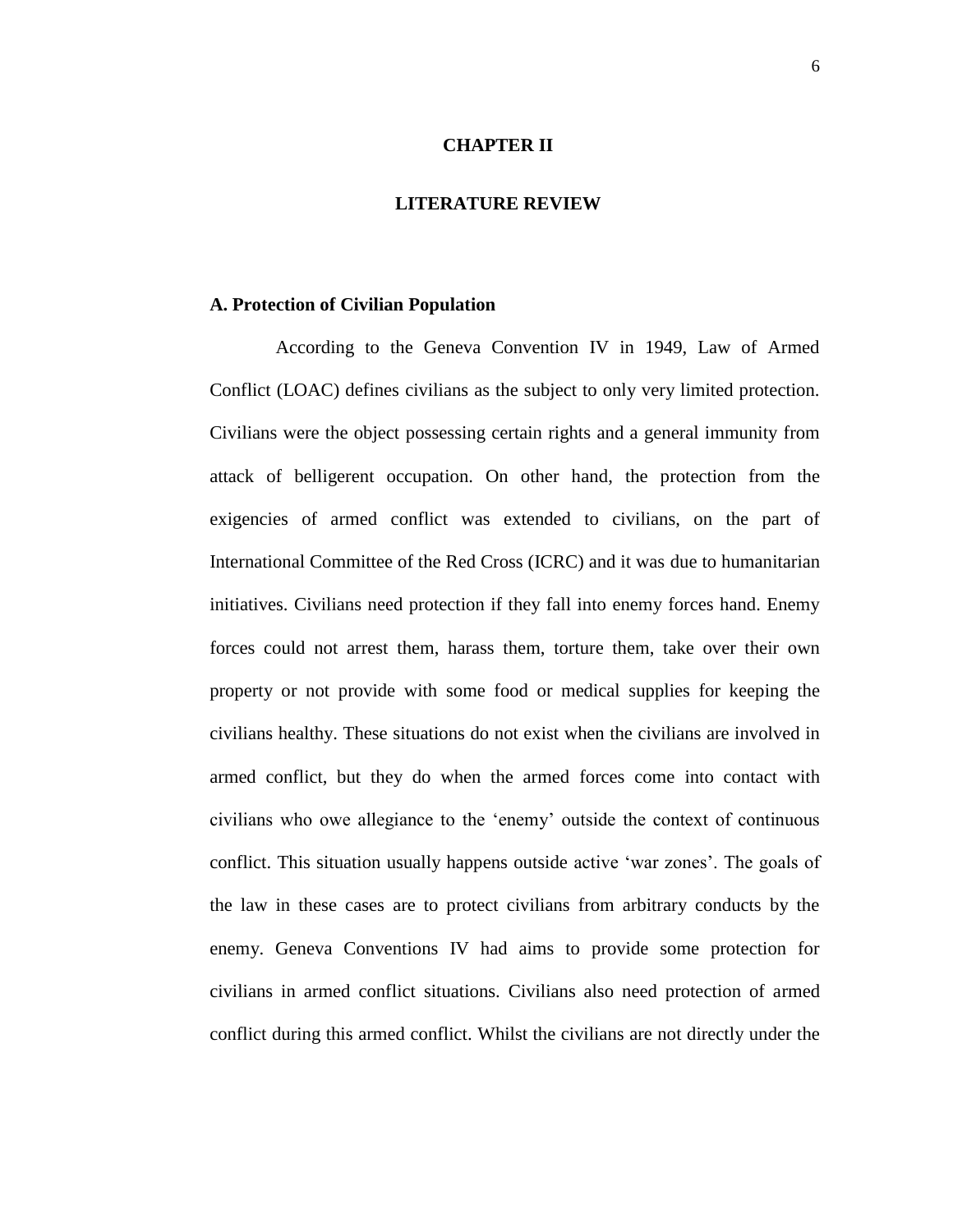control of the enemy armed forces, they may face attacks like a bomb on their own towns or receive damage inflicted upon them by such attacks.<sup>7</sup>

Before 1949, Geneva Conventions concerned only with combatants, but not with the civilians. After the experiences of World War II, Geneva Conventions now more concerned about protection of civilians. Geneva Conventions also states the differences between the situation of foreigners in conflict area and civilians in occupied territory. <sup>8</sup> Geneva Conventions of 1949 and Additional Protocols of 1977 mentioned, "Civilians and all persons not taking part in combat may under no circumstances be the object of attack and must be spared and protected".<sup>9</sup>

### **B. IAC (International Armed Conflict)**

 $\overline{a}$ 

IAC or international armed conflict is defined as a declaration a war between two or more states. Even the state who is involved in war is not recognized by the other state. IAC could be classified into two types, Inter-state wars and Wars of national liberation.<sup>10</sup> Article 2 Common to the Geneva Conventions of 1949 states: *"All cases of declared war or of any other armed* 

<sup>7</sup> Robert Kolb and Richard Hyde, 2008, *An Introduction to the International Law of Armed Conflicts*, Oxford, Hart Publishing, pp. 221-222.

<sup>&</sup>lt;sup>8</sup> International Committee of The Red Cross (ICRC), 2010, "The Geneva Conventions of 1949 And Their Additional Protocols", available at [https://www.icrc.org/eng/war-and-law/treaties-customary](https://www.icrc.org/eng/war-and-law/treaties-customary-law/geneva-conventions/overview-geneva-conventions.htm)[law/geneva-conventions/overview-geneva-conventions.htm,](https://www.icrc.org/eng/war-and-law/treaties-customary-law/geneva-conventions/overview-geneva-conventions.htm) accessed on November 5<sup>th</sup>, 2016 at 10.35pm.

<sup>&</sup>lt;sup>9</sup> International Committee of The Red Cross (ICRC), 2010, "Protection of the Civilian Population", available at [https://www.icrc.org/eng/what-we-do/protecting-civilians/overview-protection-civilian](https://www.icrc.org/eng/what-we-do/protecting-civilians/overview-protection-civilian-population.htm)[population.htm,](https://www.icrc.org/eng/what-we-do/protecting-civilians/overview-protection-civilian-population.htm) accessed on November 3<sup>rd</sup>, 2016 at 3.56pm.

<sup>10</sup> Muhammad Naqib Ishan Jan, Abdulrashid Haruna, 2015, *International Humanitarian Law*, Gombak, IIUM Press, pp. 32-33.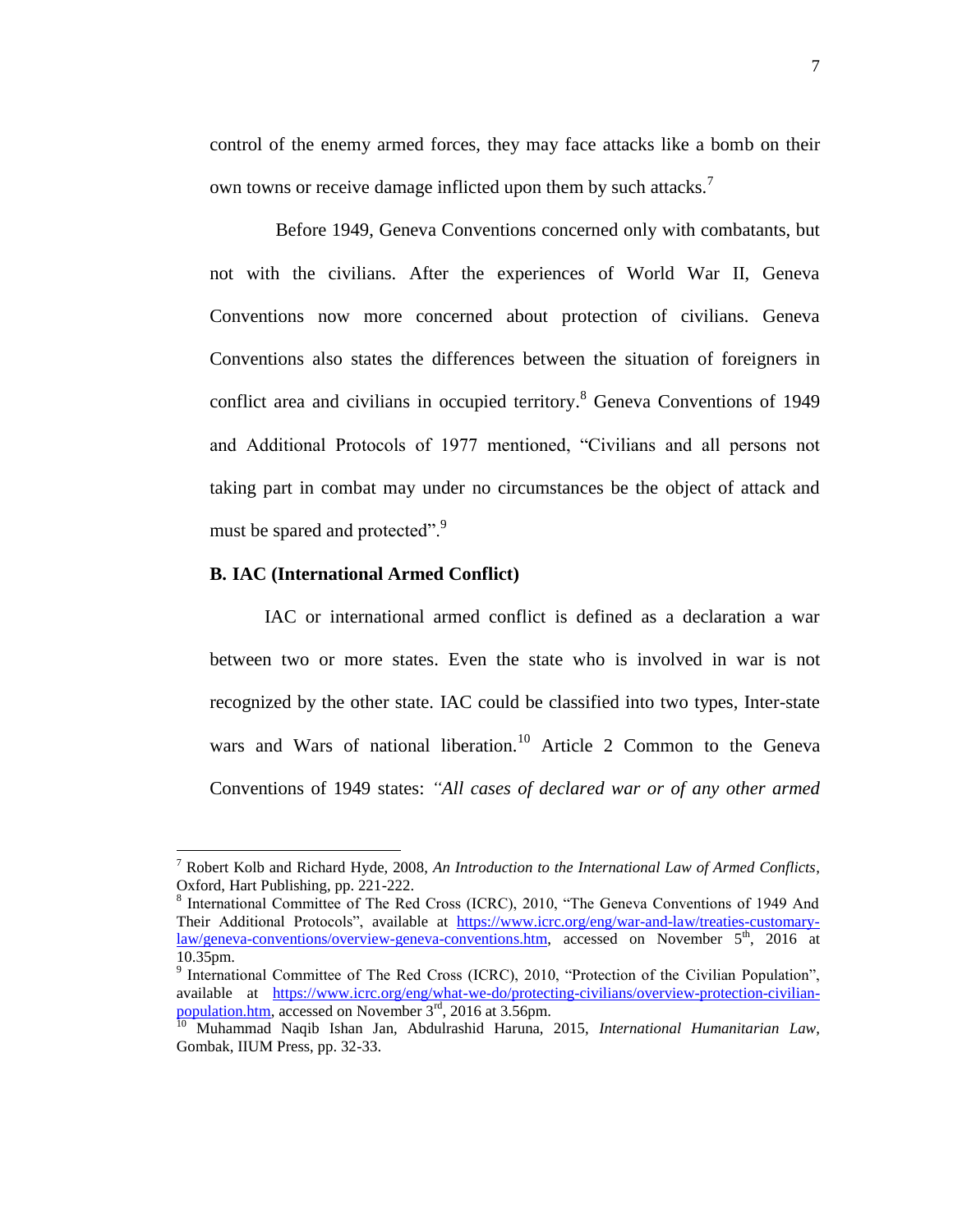*conflict which may arise between two or more of the High Contracting Parties, even if the state of war is not recognized by one of them. The convention shall also apply to all cases of partial or total occupation of the territory of contracting party, even if the said occupation meets with no armed resistance." 11* In International Armed Conflict (IAC) the parties who have declared a war are between two or more different states with legal armed forces, such as North Korean-South Korean war of  $1950.<sup>12</sup>$ 

# **C. NIAC (Non-International Armed Conflict)**

Based on article 3 common to the Geneva Conventions 1949, Non-International Armed Conflicts are declaration of a war involving one or more non-State armed groups. There are 2 requirements or conditions so those situations can be categorized into Non-International Armed Conflict. Firstly, the level of intensity of hostilities from armed conflict must reach minimum level. Secondly, a group of non-governmental element who are involved in the conflict must be considered as "parties to the conflict", or in other words they must organize armed forces. Additional Protocol II of 1977 to the Geneva Convention of 1949 develops article 3 common to the Geneva Convention 1949 without any modified about existing condition of application. It suggests that nongovernmental parties are able to carry out sustained and concerted military

 $\overline{a}$ 

<sup>&</sup>lt;sup>11</sup> Article 2 Common to the Fourth Geneva Conventions of 1949.

<sup>&</sup>lt;sup>12</sup> Anonymous, 2011, "Defining Armed Conflict in International Humanitarian Law", available at [http://www.inquiriesjournal.com/articles/508/defining-armed-conflict-in-international-humanitarian](http://www.inquiriesjournal.com/articles/508/defining-armed-conflict-in-international-humanitarian-law)[law,](http://www.inquiriesjournal.com/articles/508/defining-armed-conflict-in-international-humanitarian-law) accessed on November  $5<sup>th</sup>$ , 2016 at 11.14pm.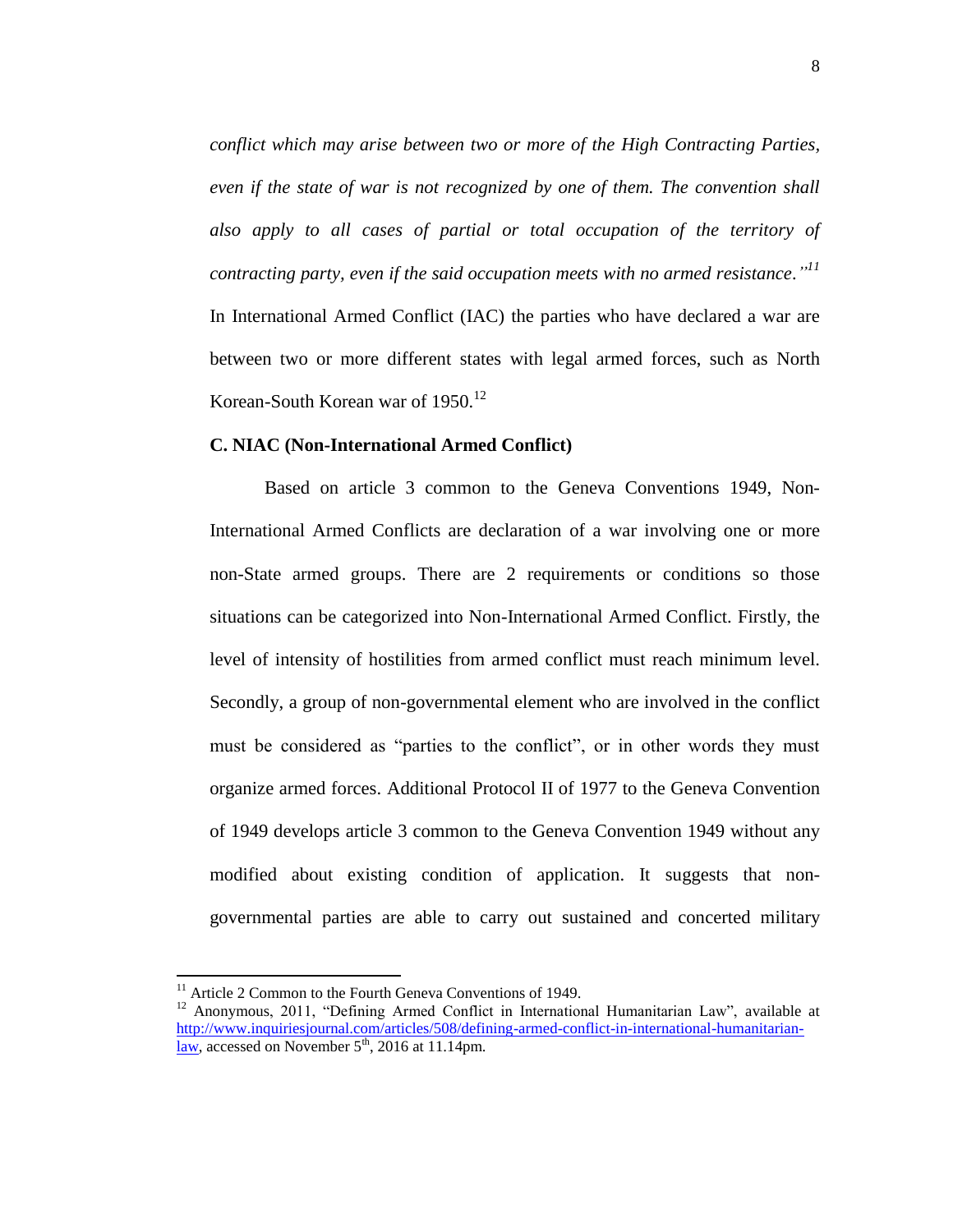operation and to apply this Protocol. Additional Protocol II 1977 can be applied between state armed forces and dissident armed forces or Insurgent of armed conflict. In fact, common article of Geneva Conventions of 1949 does not apply to armed conflict between non-state armed groups.<sup>13</sup>

# **D. International Humanitarian Law (IHL)**

International humanitarian law is a set of rules which seek, for humanitarian reasons, to limit the effects of armed conflict. It protects persons who are not or are no longer participating in the hostilities and restricts the means and methods of warfare. International humanitarian law is also known as the law of war or the law of armed conflict.<sup>14</sup> When there is any armed conflict the law of IHL was activated as the law. The IHL of armed conflicts, concerned about preservation of humanity in the time when they face of the reality of war.<sup>15</sup> International Humanitarian Law protects the civilians and religious military personnel who do not take a part in an armed conflict. The wounded, shipwrecked, sick, and prisoners of war are also protected by International Humanitarian Law.<sup>16</sup>

<sup>13</sup> <sup>13</sup> Glossary, 2012, *"*Non-International Armed Conflict", available at [https://casebook.icrc.org/casebook/doc/glossary/non-international-armed-conflict-glossary.htm,](https://casebook.icrc.org/casebook/doc/glossary/non-international-armed-conflict-glossary.htm) accessed on November  $6<sup>th</sup>$ , 2016 at 1.37pm.

<sup>&</sup>lt;sup>14</sup> International Committee of The Red Cross (ICRC), 2014, "What Is International Humanitarian Law?", available at [https://www.icrc.org/en/document/what-international-humanitarian-law,](https://www.icrc.org/en/document/what-international-humanitarian-law) accessed on November  $7<sup>th</sup>$ , 2016 at 2.16pm.

<sup>&</sup>lt;sup>15</sup> Frits Kalshoven, Liesbeth Zegveld, 2011, Constraints on the Waging of War: An Introduction to *International Humanitarian Law*, New York, Cambridge University Press, p. 280.

<sup>16</sup> Mohd Akram, 2005, *International Humanitarian Law*, Kuala Lumpur, International Law Book Service, p. 4.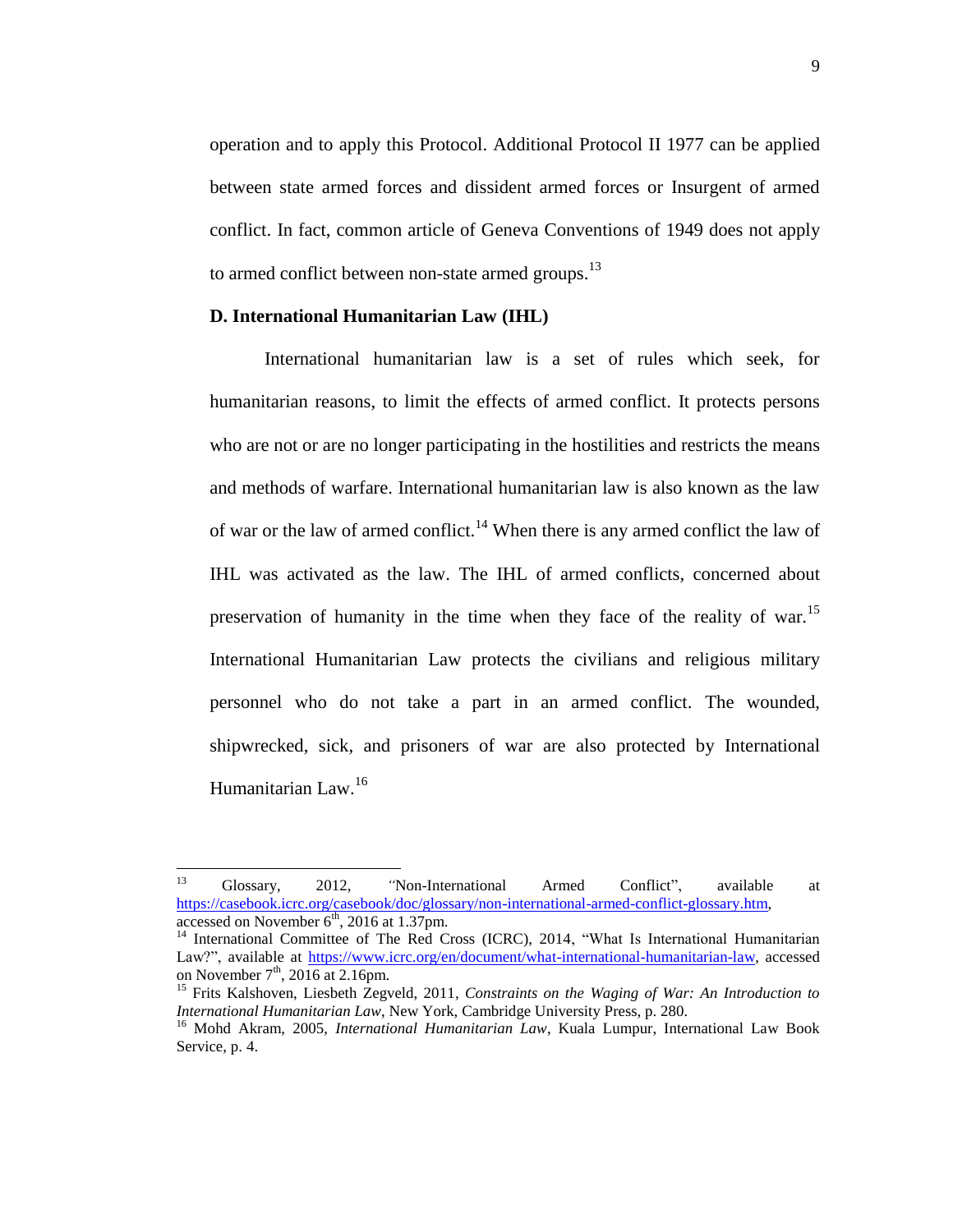The terminology of humanitarian law or international humanitarian law is applicable in armed conflict, at the beginning known as law of war then become laws of arms conflict, and in the end known as humanitarian law. International Humanitarian law is divided into 2 branches, namely:

- a. The Law of Geneva, which is made to protect the military personnel who no longer take part in the battle and people who are not actively involved in the war, namely the civilian population.
- b. The law of Den Haag, which is defined as the rights and obligations of the parties who fought in carrying out military operations and set limits limitation on the means that may be used to harm the enemy.<sup>17</sup>

One of the discussions contained in international law is the teaching of the "Just War". Through these teachings, then Humanitarian Law is divided in two parts, namely:

- a. The jus ad bellum means war laws. Jus ad bellum discusses the time execution of the war or set about how a country is allowed to perform armed violence or war.
- b. Provision of the Jus in bello is spelled out again in 2 (two) more provision, such as:
	- a) Provision of choices refers to the method of the war and the tools that were used in the war. This provision is generally referred to

 $\ddot{\phantom{a}}$ 

<sup>&</sup>lt;sup>17</sup>Anonymous, 2014, "Hukum Humaniter International", available at [http://www.bahankuliyah.com/2014/05/hukum-humaniter-internasional.html,](http://www.bahankuliyah.com/2014/05/hukum-humaniter-internasional.html) accessed on December  $13<sup>th</sup>$ , 2016 at 6.17pm.